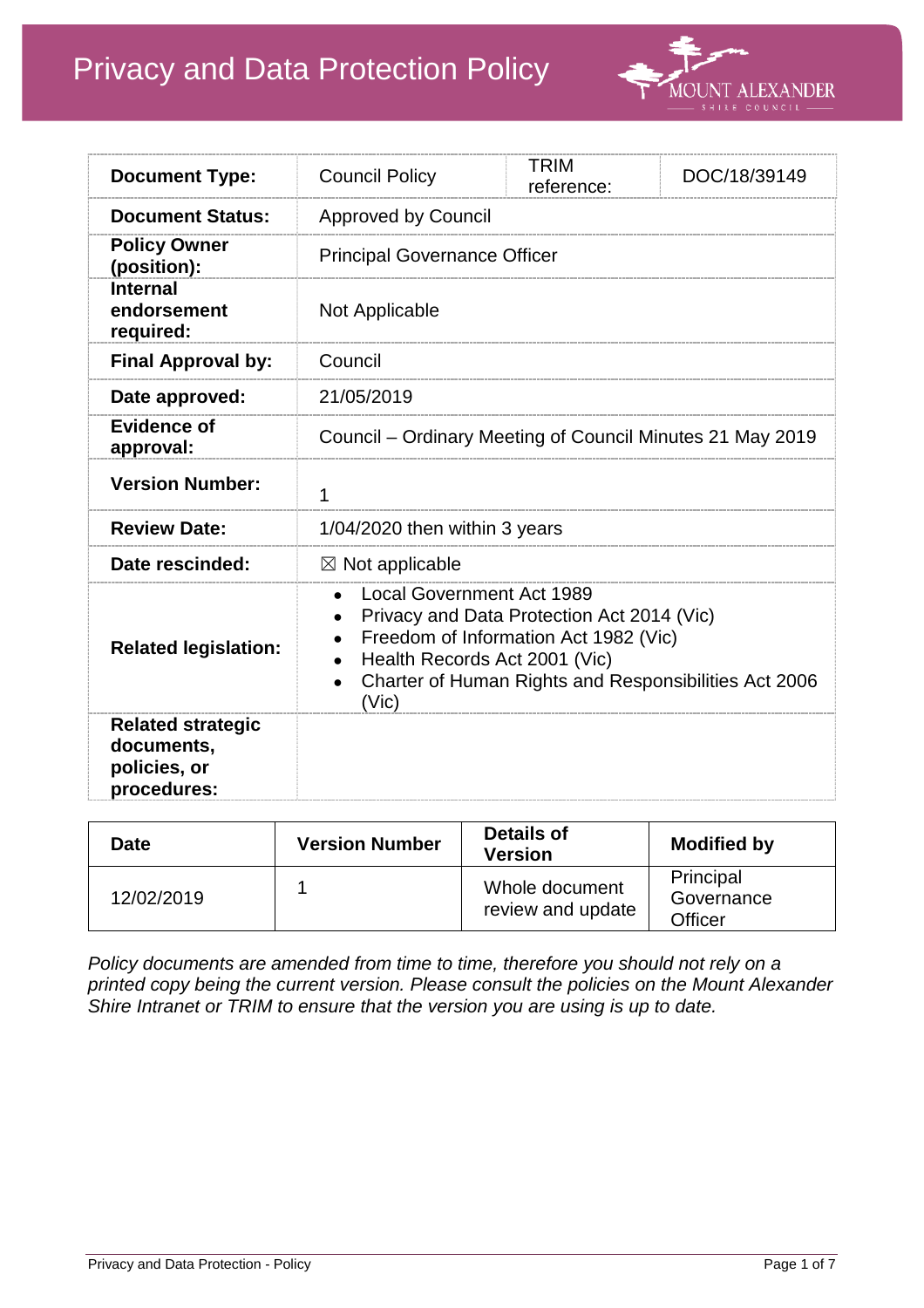

## **1. Purpose**

The *Privacy and Data Protection Act 2014 (Vic)* replaced the Information *Privacy Act 2000 (Vic)* and this policy reflects the change to a single privacy and data protection framework.

The Mount Alexander Shire Council (the Council) considers that the responsible handling of personal information is a key aspect of good corporate governance and is strongly committed to protecting an individual's right to privacy.

### **2. Scope**

This policy applies to the Councillors and employees (including full time, part time, casual employees, and agency staff), contractors, volunteers, students and consultants of Mount Alexander Shire Council. It also include Section 86 committees of management who are acting on behalf of Council. It covers all personal information held by the Council including information collected about:

- A person through their interaction with the Council, regardless of how it is collected, whether on forms, in person, via correspondence over the telephone or via the web.
- Information collected from third parties.

## **3. Policy**

Mount Alexander Shire Council is committed to the protection of an individual's privacy.

To support this commitment we will ensure that personal information is managed in accordance with the ten Information Privacy Principles (IPPs) contained in the *Privacy and Data Protection Act 2014 (Vic)* as follows:

### **3.1. Principle 1 – Collection**

Council will only collect personal information supplied by a person when it is necessary to do so. This information typically includes (but is not limited to) the following:

- name
- address (postal and email)
- telephone number/s (work, home and mobile)
- date of birth
- occupation
- Medicare number
- health and wellbeing
- credit card and bank account details
- motor vehicle registration number.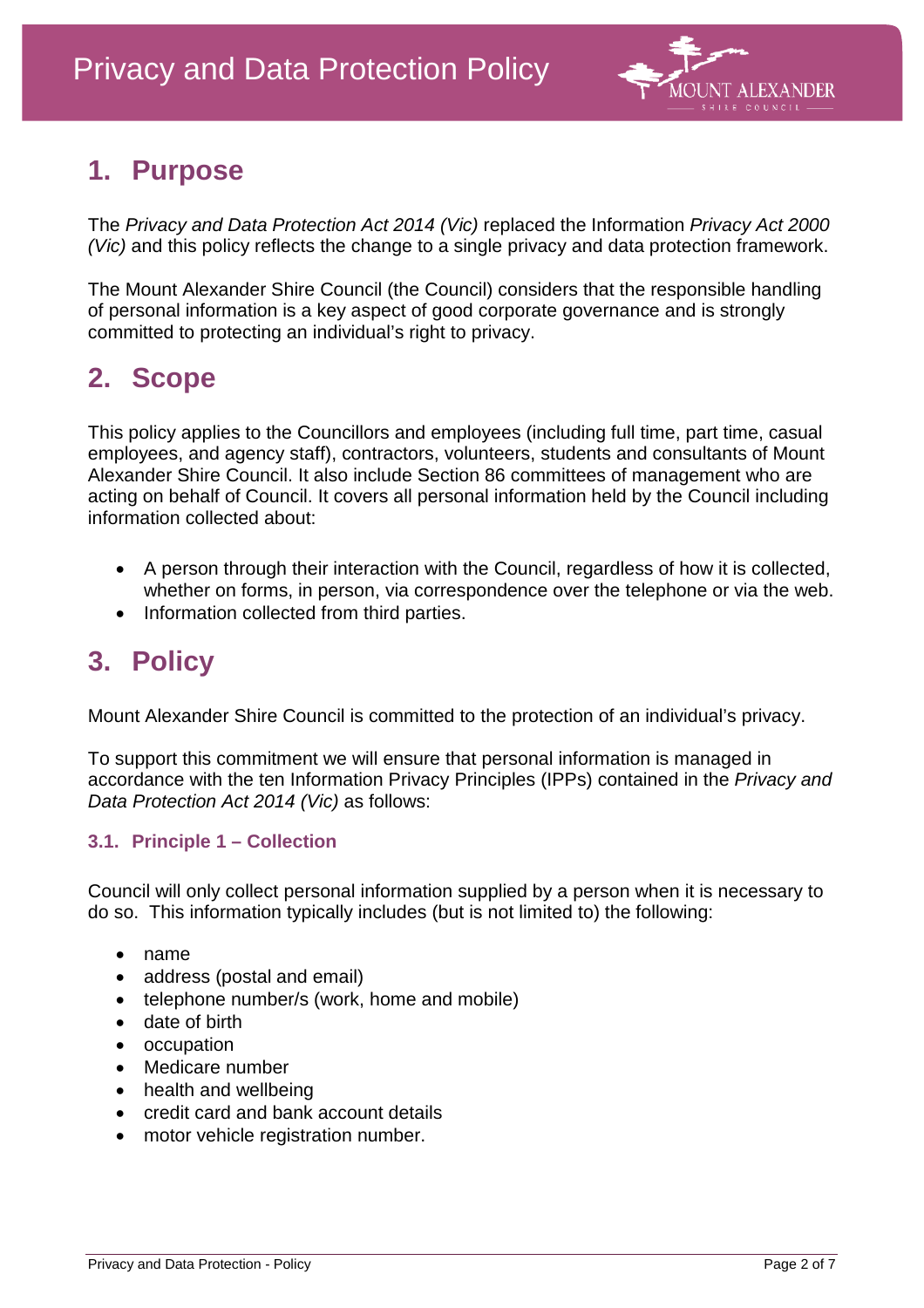

This information may be used for a range of purposes, including:

- To contact a person where it is necessary to provide a service requested by that person, such as obtaining a parking permit.
- Council may invite individuals and community groups to provide feedback about its customer service. Any such survey is voluntary.
- To contact a person to where it is necessary to resolve issues relating to Council services or functions. For example, in response to a fallen tree branch or a damaged rubbish bin.
- To contact a person prior to a Council or Committee meeting to confirm attendance.
- To provide material about Council business including initiatives and programs where a person has either provided information or requested the provision of information. This may include information provided via a mailing list to which the person has consented to be on.
- To arrange for the collection of Council fees and charges, including mailing out rates notices.
- To enable payment for Council fees and services. For this purpose Council collects credit card and bank account details when goods and services are paid for.
- To enable Council to undertake its law enforcement functions. For example, Council may need to lawfully collect information from other agencies to enforce parking infringement notices.
- To provide personal assistance to individuals serviced by Councils home and aged care program.

### **3.2. Principle 2 – Use and Disclosure**

Council takes appropriate measures to prevent unauthorised access to, or disclosure of, personal information.

Council may disclose personal information in the following circumstances, subject to the disclosing officer's delegation:

- To contracted service providers who perform services on behalf of Council, such as debt recovery services for unpaid rates.
- In the course of legal action or the investigation of a claim against Council. This includes to: Council's solicitors, consultants and investigators.
- As a part of law enforcement functions, such as parking enforcement.
- To government agencies including the Victorian WorkCover Authority, VicRoads and the Department of Human Services.
- To law enforcement agencies, including the courts and Victoria Police, where there is a lawful right to request or provide the information.
- In circumstances where Council considers it necessary to lessen or prevent a serious or imminent threat to an individual's life, health, safety or welfare or a serious threat to public health, safety or welfare.

Personal information on applications for employment with Council may be supplied to agencies such as Victoria Police for the purposes of a background check. This is mandatory in relation to a Working with Children Check under the *Working with Children Act 2005*. Such checks will only be carried out with the written consent of the applicant.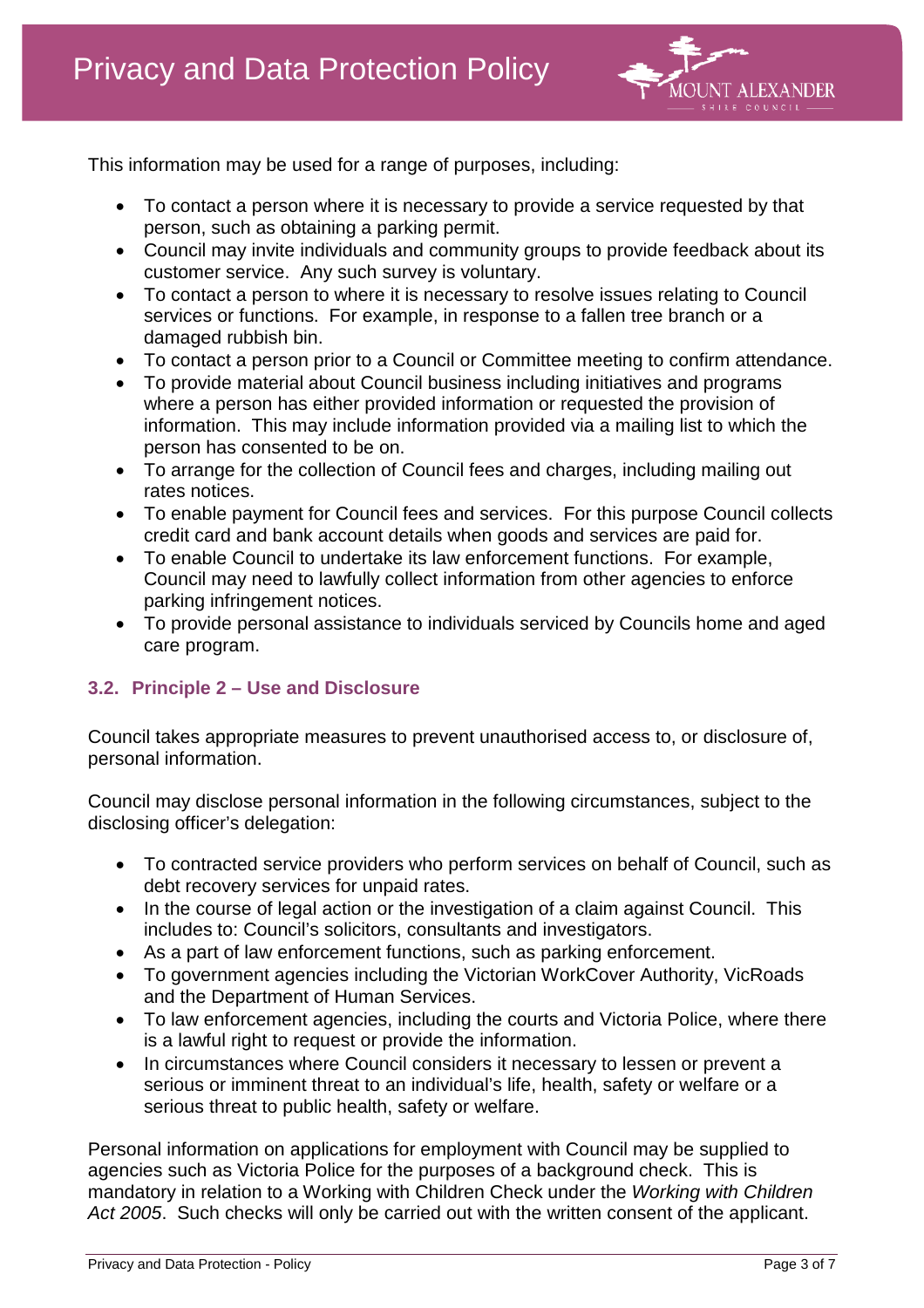

Personal information, such as name, provided as a part of a public submission to Council or a Committee of Council may be included with relevant published agenda papers and minutes of the meeting. These may be displayed on line and in hard copy and available to members of the public. However, where lawful and practicable, individuals may seek to have their personal details removed.

Personal information may also be contained in Council's Public Registers. Under the *Local Government Act 1989 (Vic),* any person is entitled to inspect Council's Public Registers, or make a copy of them, upon payment of the relevant fee.

Council will ensure that personal information is not disclosed to other institutions and authorities outside Council except if required or authorised by law or where we have the person's consent.

#### **3.3. Principle 3 – Data Quality**

Council does its best to ensure that the personal information it holds is accurate, complete and up to date. Personal information supplied to Council may be amended on request. See Principle 6 for details on how to do this.

#### **3.4. Principle 4 – Data Security**

Council takes all necessary steps to ensure that personal information is stored safely and securely to ensure that personal information held by Council is protected from misuse, loss and unauthorised viewing and disclosure.

Personal information that has been provided to Council and is no longer required will be disposed of in accordance with the requirements of the *Public Records Act 1973 (Vic).*

#### **3.5. Principle 5 – Openness**

This policy document details Council's management of personal information. It may be downloaded from the Council's website at [www.mountalexander.vic.gov.au.](http://www.mountalexander.vic.gov.au/)

#### **3.6. Principle 6 – Access and Correction**

Requests for access to and correction of documents containing personal information are generally managed under the *Freedom of Information Act 1982 (Vic).* However, some requests for personal information may be dealt with informally. To determine whether a request should be made under the *Freedom of Information Act*, enquiries should be made with the Council's Governance Unit.

Requests under the Freedom of Information Act must be made in writing stating the details of documents or information sought, addressed to:

Freedom of Information Officer Mount Alexander Shire Council P.O. Box 185, CASTLEMAINE VIC 3450.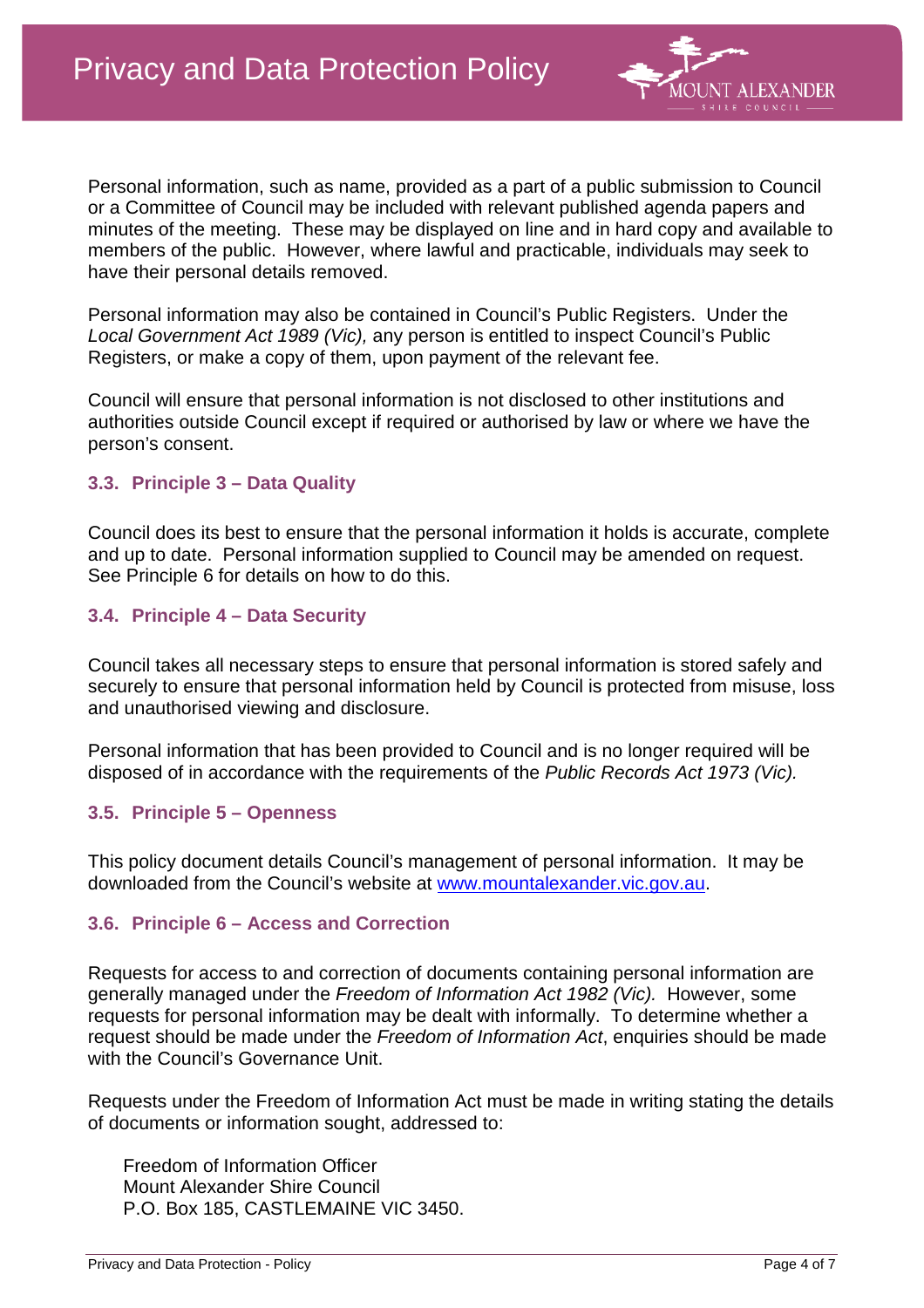

If a person requests Council to correct personal information, reasonable steps will be taken to assess the accuracy of the proposed amendments. The applicant will be notified of the outcome of their request within 30 days.

#### **3.7. Principle 7 – Unique Identifiers**

A unique identifier is a number or code that is assigned to a person's record to assist in identification (similar to a driver's licence number). Council will only assign identifiers to records if it is necessary to enable Council to effectively carry out its functions.

#### **3.8. Principle 8 – Anonymity**

Where lawful and practicable, Council will accept information where the person supplying personal information wishes to remain anonymous. However, anonymity may limit Council's ability to process a complaint or other issue and Council may decide to take no action depending on the nature of the personal information provided. For example, the personal information may relate to a witnessed incident, which could not be pursed unless the personal information were to be made known.

#### **3.9. Principle 9 – Trans Border Data Flows**

Council may transfer personal information to an individual or organisation outside Victoria in the following circumstances only:

- With the person's consent
- If the disclosure is authorised by law
- If the recipient of the information is subject to a legally binding scheme or contract similar to the Privacy and Data Protection Act 2014 (Vic).

### **3.10.Principle 10 – Sensitive Information**

Council will not collect sensitive information except where the information is directly relevant and necessary to one of Council's functions.

Sensitive information includes personally identifiable information such as racial or ethnic origin, political opinions, religious beliefs and health related data.

### **4. Public Registers**

Council maintains public registers which contain personal information, including:

- Details of current allowances for the Mayor and Councillors
- Details of the interests of Councillors, members of special committees and nominated officers consisting of their last three returns (Section 81(9) Local Government Act
- Submissions received from the public in accordance with section 223 of the Local Government Act during the previous 12 months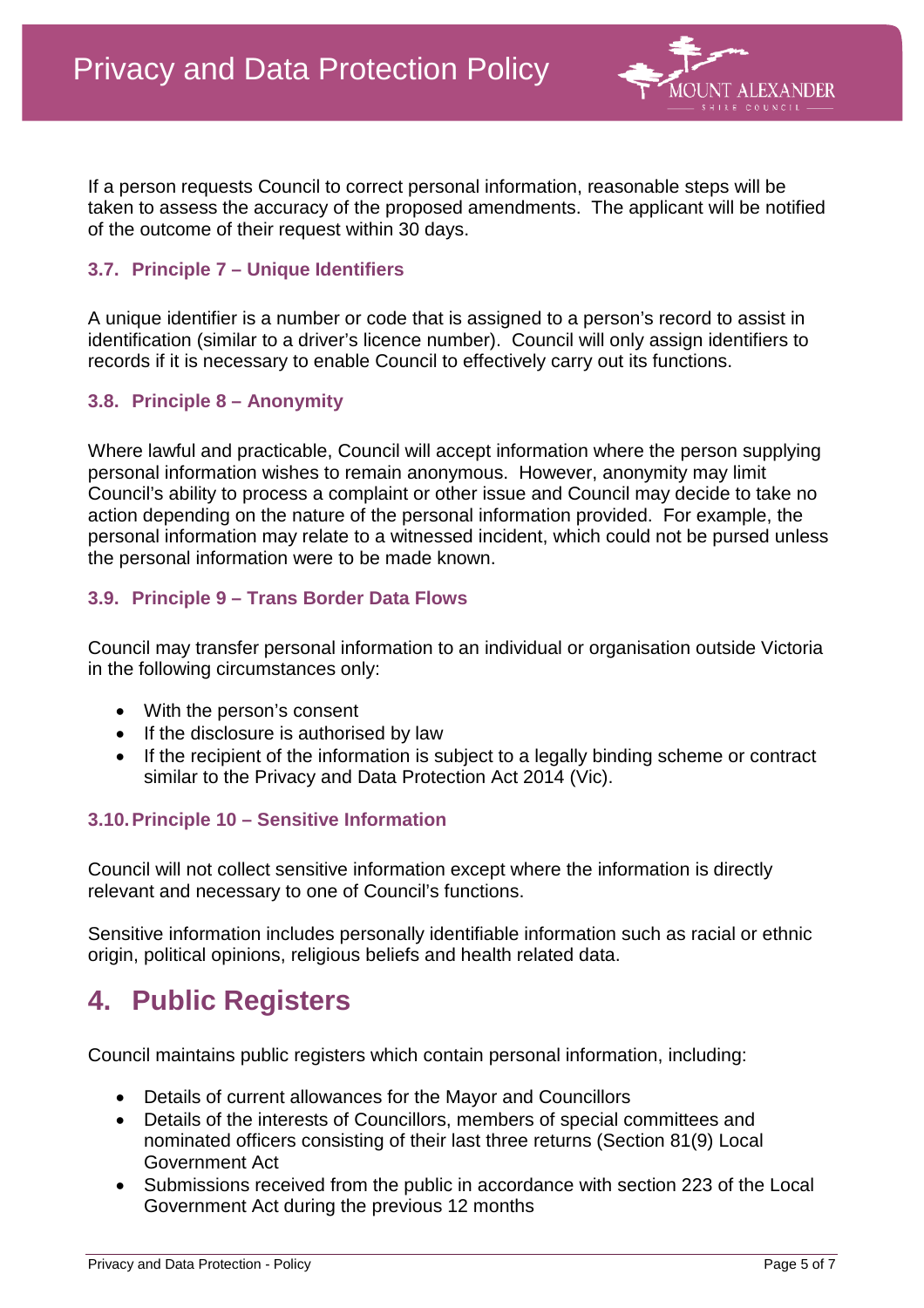

- Names of sitting Councillors and their contact details
- Council's Planning Registers include the following information: the planning application number, the property where development is proposed, details of the proposal and the date the planning permit was issued.

In accordance with Section 222 of the Local Government Act 1989 (the Act), Council maintains the following prescribed documents:

- Details of overseas or interstate travel (other than interstate travel by land for less than three days) undertaken in an official capacity by any Councillor or staff member in the previous 12 months, including name, dates of travel, destination of travel, purpose of travel, total cost to Council including accommodation.
- The agendas for, and minutes of, ordinary and special meetings held in the previous 12 months which are kept under Section 93 of the Act, other than those agendas and minutes relating to part of a meeting which was closed to members of the public under Section 89 of the Act and are confidential information within the meaning of Section 77(2) of the Act.
- The minutes of meetings of special committees established under section 86 of the Act and held in the previous 12 months, other than those minutes relating to a part of a meeting which was closed to members of the public under Section 89 of the Act and are confidential information within the meaning of Section 77(2) of the Act.
- A register of delegations kept under sections 87(1) and 98(4) of the Act including the date on which the last review took place under Section 86(6) and 98(6).
- A document containing details of all leases involving land entered into by the Council as lessor, including the lessee and the terms and value of the lease.
- A register of maintained under Section 224(1A) of the Act of authorised officers appointed under that section.
- A list of donations and grants made by the Council in the previous 12 months, including the names of persons who, or bodies which, have received a donation or grant and the amount of each donation or grant.

## **5. Complaints or enquiries concerning privacy**

Complaints may be directed to the Principal Governance Officer. Council is committed to addressing and resolving complaints as quickly as possible.

The complaint must be received within six months from the time the issue first became known to the aggrieved person. Details of the complaint will be kept confidential, in line with the principles of this policy.

Complaints may also be referred to the Victorian Information Commissioner, who can be contacted as follows:

P.O. Box 24274, MELBOURNE VIC 3001 Telephone: 1300 006 842 Email: [enquiries@ovic.vic.gov.au](mailto:enquiries@ovic.vic.gov.au)